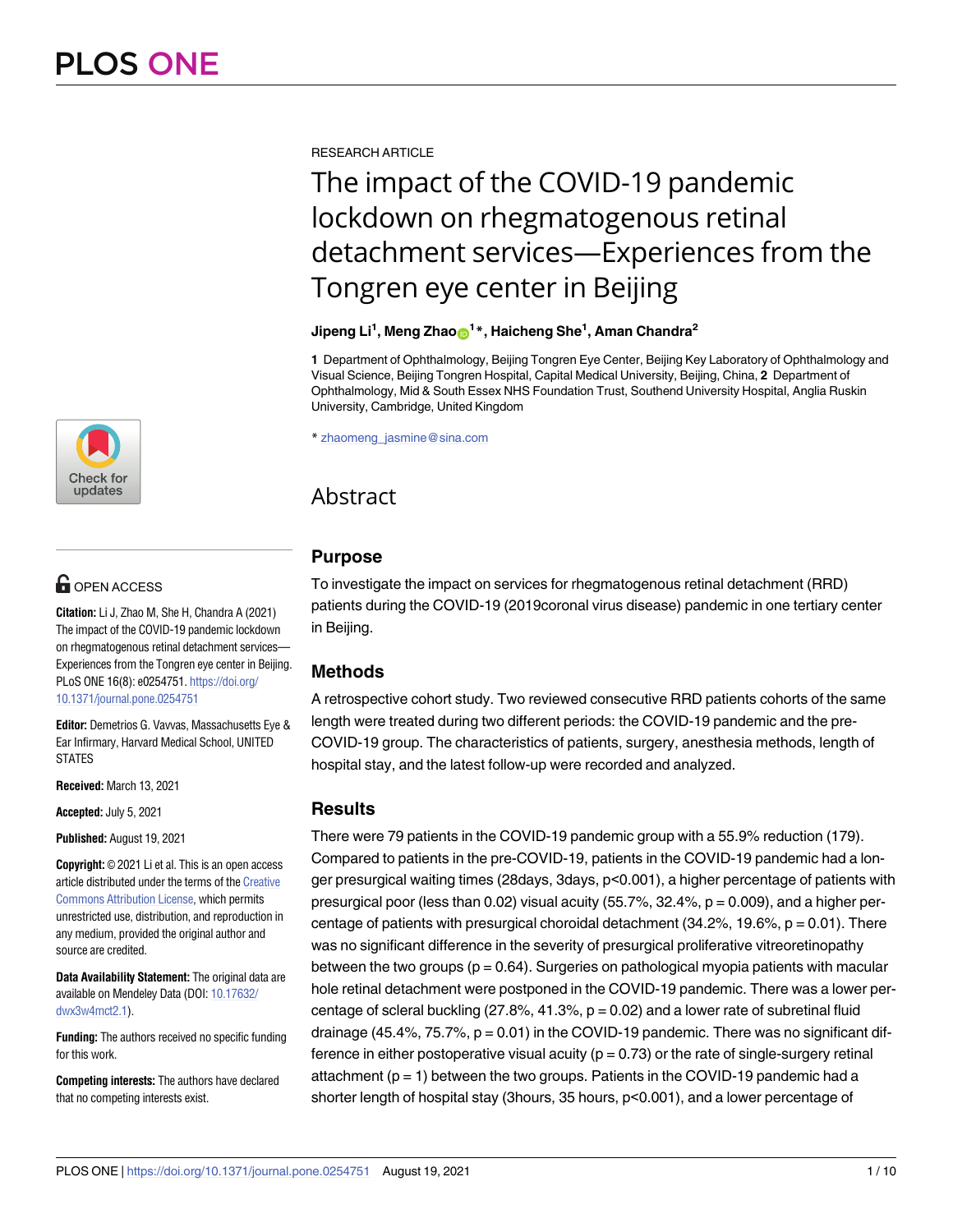<span id="page-1-0"></span>patients received general anesthesia (48.1%, 83.2%, p<0.001). None was infected with COVID-19 disease during the pandemic.

#### **Conclusion**

The COVID-19 pandemic lockdown caused prolonged presurgical waiting times, shorter hospital stays, less general anesthesia, and a significant reduction of RRD surgeries. The RD were more complicated, the surgeons were more conservative on procedures and patients selection, while the surgery outcomes were comparable.

# **Backgrounds**

In December 2019, the global pandemic involving the highly contagious coronavirus disease 2019 (COVID-19) began. Beijing's health authorities upgraded its emergency response to the top-level within three days after ten COVID-19 cases were confirmed on January 24, 2020. The Top-level response ended on April 29, 2020. In response to the pandemic, hospitals postponed most elective surgeries  $[1-3]$  $[1-3]$  $[1-3]$  $[1-3]$  $[1-3]$ . A 14-day quarantine period was required for all the admitted patients. During the closed-off management, local patients from high-risk communities were not allowed to leave their communities except for life-threatening emergencies.

Rhegmatogenous retinal detachment (RRD) is a sight-threatening ocular disease often requiring urgent surgical intervention [[2](#page-7-0)]. It can lead to irreversible visual damage if it is not treated in time [\[4\]](#page-7-0). RRD patients experiencing long delays for surgery are considered more likely to undergo a second surgery within 30 days of the primary procedure [\[5\]](#page-7-0).

Because the majority of in-patients followed the 14-day quarantine, an inevitable delay in treatment of RRD occurred. Meanwhile, the COVID-19 outbreak had an enormous impact on hospitalization, anesthesia, healthcare worker personal protective equipment, and outpatient service. In response to the pandemic, adjustments were proposed to minimize nosocomial spread in Beijing Tongren Hospital. These included 1) creating teams of ophthalmologists to deal with out-patients clinics and the in-patients surgeries separately (with one team operating in one negative-pressure operating room for a whole day); 2) requiring all the patients who needed surgeries to undergo the COVID-19 screening according to the latest protocol of prevention and treatment of the COVID-19 disease published by the Chinese government; permitting only the patients with a negative SAR-Cov-2 screening result to be treated in the operating center; 3) encouraging the sedation and retrobulbar nerve block over general anesthesia, wherever possible; 4) encouraging day-care service to reduce hospital stays; 5) minimizing postoperative follow-up visits in the outpatients' clinics; 6) creating an isolation ward in case of admission of COVID-19 suspect patients. Although there were reports on other emergency surgeries performed in the same period  $[6, 7]$  $[6, 7]$  $[6, 7]$  $[6, 7]$ , and two reports on RRD's characteristics during the COVID-19 pandemic [[8,](#page-7-0) [9\]](#page-7-0), no large-scale report on the treatment and surgery outcome of RRD during the pandemic has been reported yet.

The Beijing Tongren Eye Center was the only center that provided RRD surgery service in Beijing during the period of the COVID-19 pandemic. Herein we report our experience of RRD patients treated in the eye center during the COVID-19 outbreak compared with RRD patients treated before the COVID-19 pandemic.

#### **Methods**

A consecutive cohort of RRD patients presented during the first 74 days of top-level response (February 16, 2020 –April 30, 2020) was compared to a consecutive cohort of RRD patients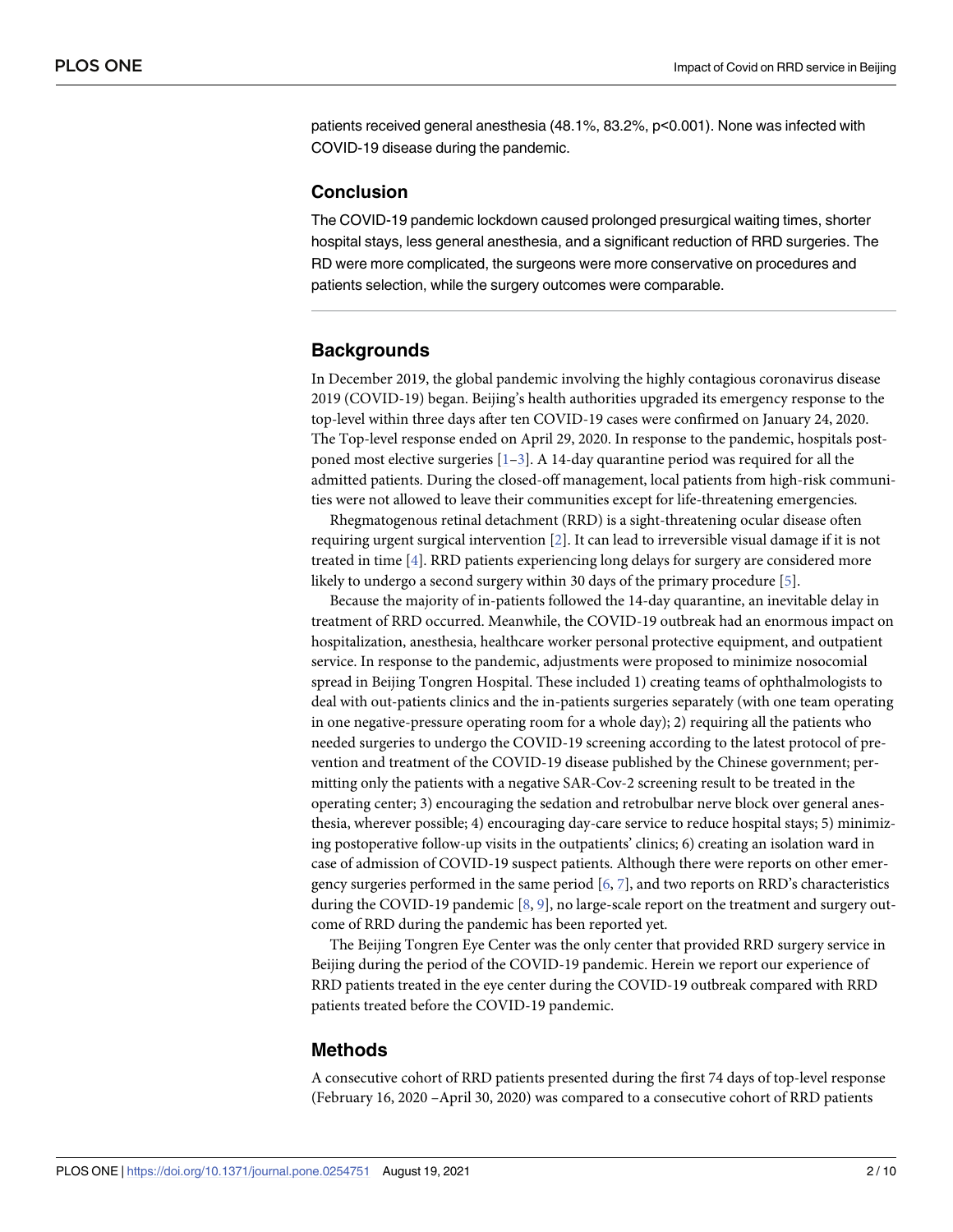<span id="page-2-0"></span>presenting in a pre-COVID-19 pandemic with the same length. The study followed the tenets of the Declaration of Helsinki, and the institutional review board of Beijing Tongren Hospital approved the protocol.

The following preoperative characteristics were collected: age, gender, presurgical waiting times (including the time from symptoms to the presentation and time from presentation to surgery), the history of previous eye trauma, surgical intervention details, presurgical visual acuity (VA), intraocular pressures (IOP), location of retinal breaks, phakic status, co-existence of pathological myopia (PM), the extent of retinal detachment (RD), concomitant proliferative vitreoretinopathy (PVR), choroidal detachment (CD) and co-existence of congenital vitreoretinal diseases.

All patients underwent either 23 G or 25G pars plana vitrectomy (PPV) or scleral buckling (SB) under local or general anesthesia. The following details were also collected: anesthesia method, type of surgery, and length of hospital stay. In SB cases, the segmental or radial buckle and the combination of encircling band's placement and subretinal fluid drainage were recorded. In PPV cases, the PVR details were confirmed during PPV, the combination with SB or cataract extraction and the type of tamponade was recorded.

All patients were followed up on for a minimum of 3 months. CD was defined as presenting with CD, having the patient examined by using either indirect ophthalmoscopy or a B scan ultrasound [\[10\]](#page-8-0). PM was defined as myopia with combined changes of pathological characters [\[11\]](#page-8-0).

Statistical analysis was performed using version 3.20 of R [\(http://www.R-project.org\)](http://www.r-project.org/). Patient characteristics were retrieved from their medical charts and recorded in version2.0.3.15 of Epidata Entry Client [\(http://epidata.dk\)](http://epidata.dk/). VA results were converted to logMAR values for statistical analysis. Mean and standard deviation (SD) values were calculated for continuous variables with a normal distribution. Median with quartiles values were calculated for continuous variables with a non-normal distribution. The t-test or Mann-Whitney U test was carried out for continuous variables. The Chi-square test or Fisher's exact test was carried out for discrete data.

# **Result**

There were 79 cases in the COVID-19 pandemic group, with a 55.9% reduction from the pre-COVID-19 period (179).

## **Influence on RRD services**

The median time from the onset of visual symptoms to surgery in the COVID-19 pandemic group was 28 days (7–366) and was much longer in the pre-COVID-19 group (4 days, 1–240, p*<*0.001). Seventy cases (88.6%) failed to present to the hospital within one week after the onset of visual symptoms.

Compared to the pre-COVID-19 group, the median length of hospital stay was shorter (3 hours, 2–288 hours vs. 35 hours, 24–456 hours, p *<*0.001), and the percentage of patients under general anesthesia was lower (48.1%, 83.2%, p *<*0.001) in the COVID-19 pandemic group.

#### **Influence on patients**

Compared to the pre-COVID-19 group, there were more patients whose presurgical VA was less than 0.02 (55.7%, 32.4%, p = 0.009; [Fig](#page-3-0) 1), more patients with RRD-CD (34.2%, 19.6%,  $p = 0.01$ ), and more patients with pseudophakic eyes (22.8%, 13.4%,  $p = 0.047$ ) in the COVID-19 pandemic group.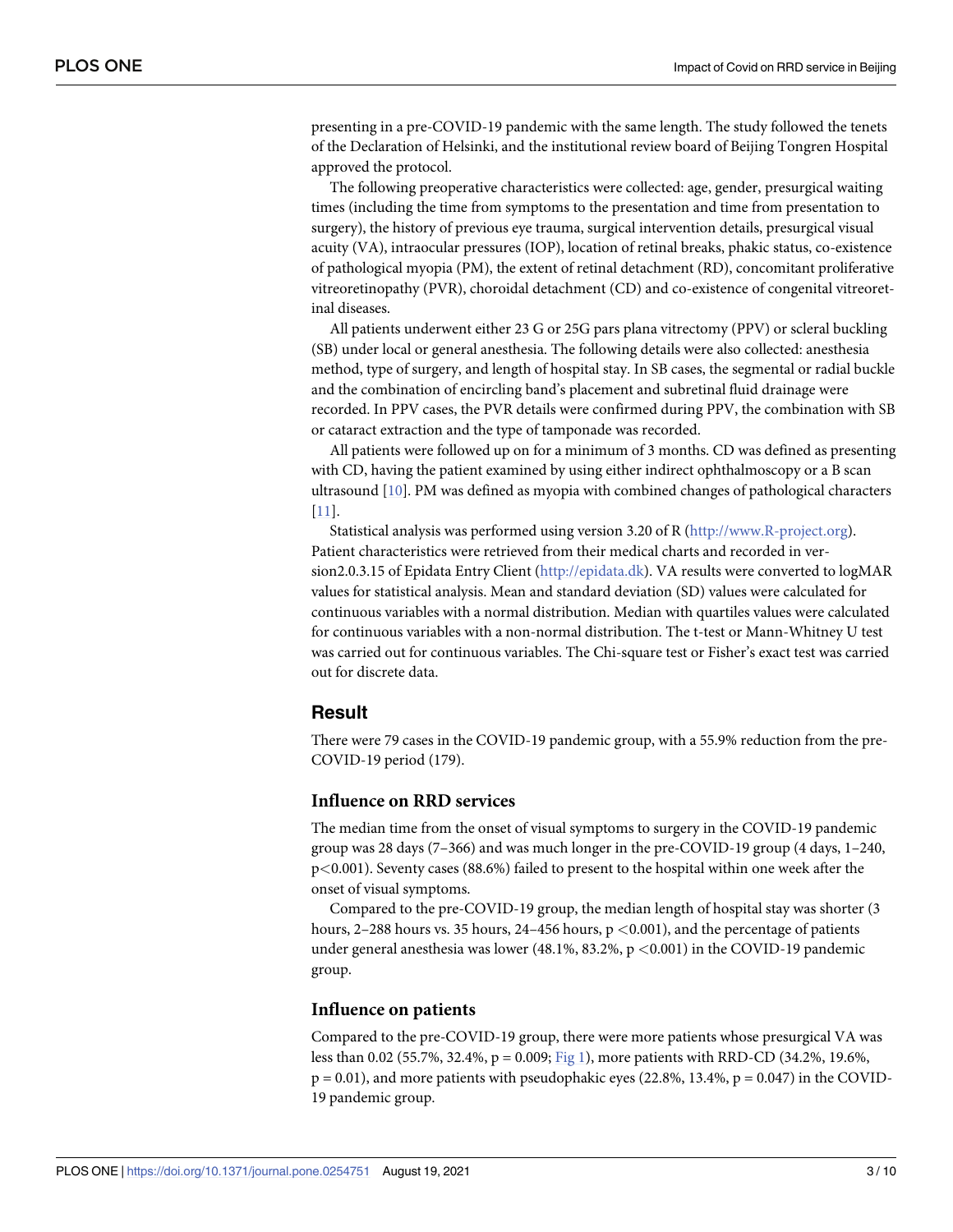<span id="page-3-0"></span>



<https://doi.org/10.1371/journal.pone.0254751.g001>

The percentages for PVR-B, PVR-C, PVR-D, and a combination with anterior PVR in the COVID-19 pandemic group (62.0%, 27.8%, 5.1%, 5.1%) were similar to those in the pre-COVID-19 group (61.5%, 24.0%, 5.0%, 9.5%, p = 0.64). The percentage of patients with four quadrants of RRD (53.2%, 43.6%,  $p = 0.14$ ) or macular detachment (86.1%, 78.8%,  $p = 0.23$ ) was comparable in the two groups.

In patients with RRD-CD, the location of the retinal breaks ( $p = 0.04$ ), not the type  $(p = 0.66)$ , was different between the two groups. There was a higher percentage of patients with retinal breaks posterior to the equator in the COVID-19 pandemic group than the pre-COVID-19 group  $(63.0\%, 31.4\%, p = 0.04)$ .

There was no PM patient with macular hole RD in the COVID-19 pandemic group but there were 20 patients in the pre-COVID-19 group.

# **Influence on the surgery (Table 1)**

Compared to the pre-COVID-19 group, fewer patients received SB (27.8%, 41.3%) while more patients received PPV (72.2%, 58.6%,  $p = 0.02$ ). In patients who received SB, fewer patients

|  | Table 1. The difference in treatment patterns between the two groups. |  |  |  |
|--|-----------------------------------------------------------------------|--|--|--|
|--|-----------------------------------------------------------------------|--|--|--|

| (n, %)                                  | The COVID-19 pandemic group | The pre-COVID-19 group | P    |
|-----------------------------------------|-----------------------------|------------------------|------|
| PPV(n, %)                               | 57, 72.2%                   | 105, 58.6%             | 0.04 |
| Combined with SB                        | 1, 1.8%                     | 0,0%                   |      |
| Combined with PHACO                     | 4, 7.0%                     | 22, 21.0%              | 0.02 |
| Silicone oil tamponade                  | 52, 91.2%                   | 91, 86.7%              | 0.45 |
| C <sub>3</sub> F <sub>8</sub> tamponade | 5, 8.8%                     | 14, 13.3%              |      |
| SB(n, %)                                | 22, 27.8%                   | 74, 41.3%              | 0.01 |
| Segmental buckle                        | 8                           | 15                     | 0.29 |
| Radial buckle                           |                             | 6                      |      |
| Combined encircling                     | 13, 59.1%                   | 53, 71.6%              |      |
| drainage of subretinal fluid            | 10, 45.4%                   | 56, 75.7%              | 0.01 |

<https://doi.org/10.1371/journal.pone.0254751.t001>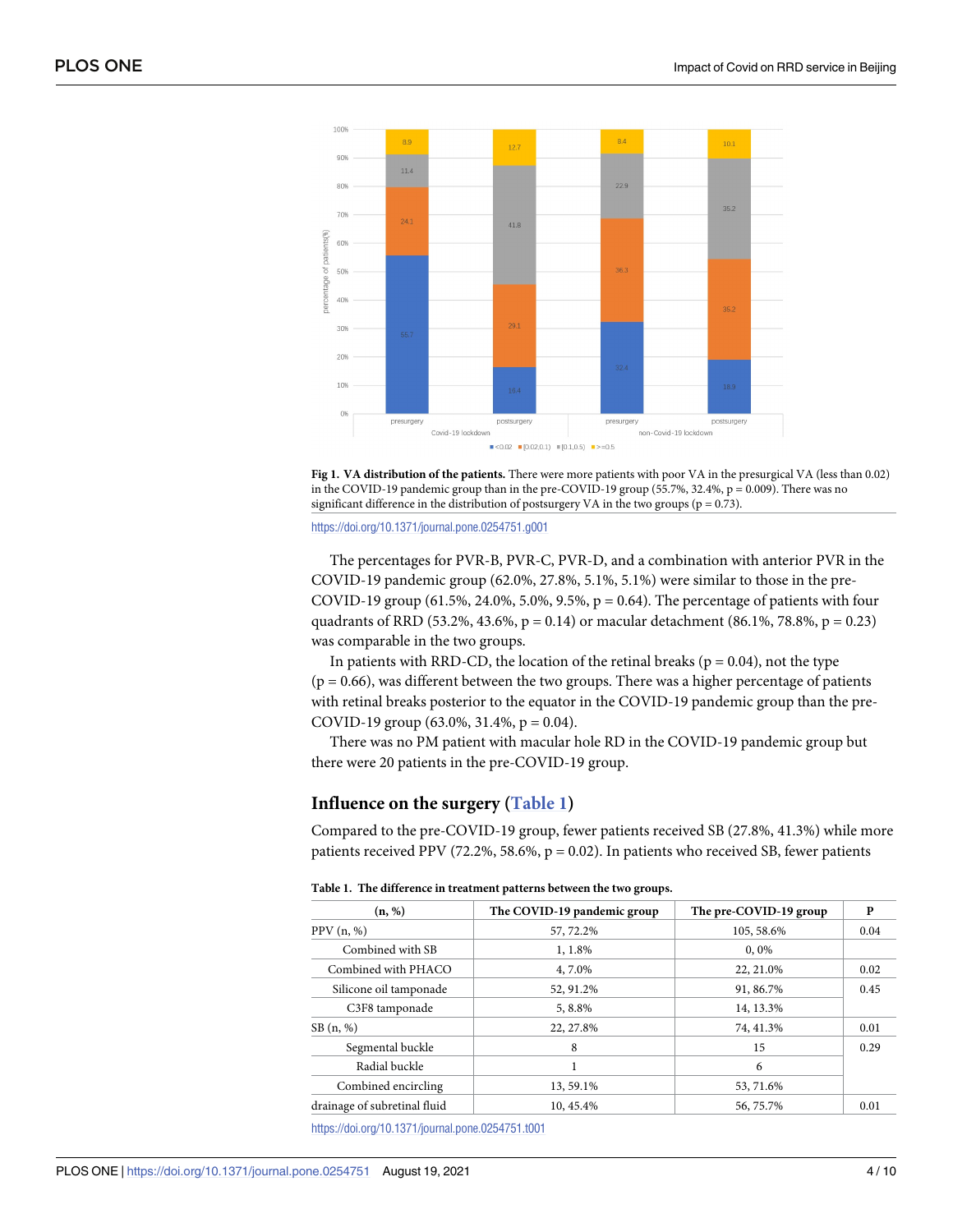



<https://doi.org/10.1371/journal.pone.0254751.g002>

received subretinal fluid drainage in SB surgery in SB surgery  $(45.4\%, 75.7\%, p = 0.01)$  in the COVID-19 pandemic group [\(Table](#page-3-0) 1). In patients who received PPV, fewer patients received PPV combined with cataract extraction  $(7.0\%, 21.0\%, p = 0.02)$  in the COVID-19 pandemic group. The prevalence of silicone oil (91.2%, 86.7%) or gas (8.8%, 13.3%) tamponade in patients was similar between the two groups ( $p = 0.45$ ).

#### **Influence on the surgery outcomes**

The median of follow-up was 99 (61–152) days in the COVID-19 pandemic group and 216 (26–305) days in the pre-COVID-19 group.

There was no significant difference in the final VA between the two groups ( $p = 0.73$ ). There was also no significant difference in the final VA changes between the two groups  $(p = 0.08)$  (Fig 2).

The overall single-surgery anatomic retinal reattachment rate (SSRA) was similar between the two groups (94.9%, 94.5%,  $p = 1$ ), and was consistent in those who received PPV (96.5%, 94.3%, p = 0.80) or SB (90.9%, 94.6%, p = 0.61). Ten patients in the COVID-19 pandemic group and 67 patients in the pre-COVID group had the record of silicone oil removal at our center before the latest follow-up.

The percentage of patients with postoperative IOP greater than 30mmHg was higher in the COVID-19 pandemic group (29.1%, 15.1%, p*<*0.001). All patients had their IOP controlled by medications.

Fortunately, no confirmed COVID-19 cases were found among our in-patients or our hospital staff in the COVID-19 pandemic period.

# **Discussion**

The COVID-19 pandemic has widely impacted patients and healthcare workers. Our study investigated the presenting characteristics and differences in the RRD services, treatment, and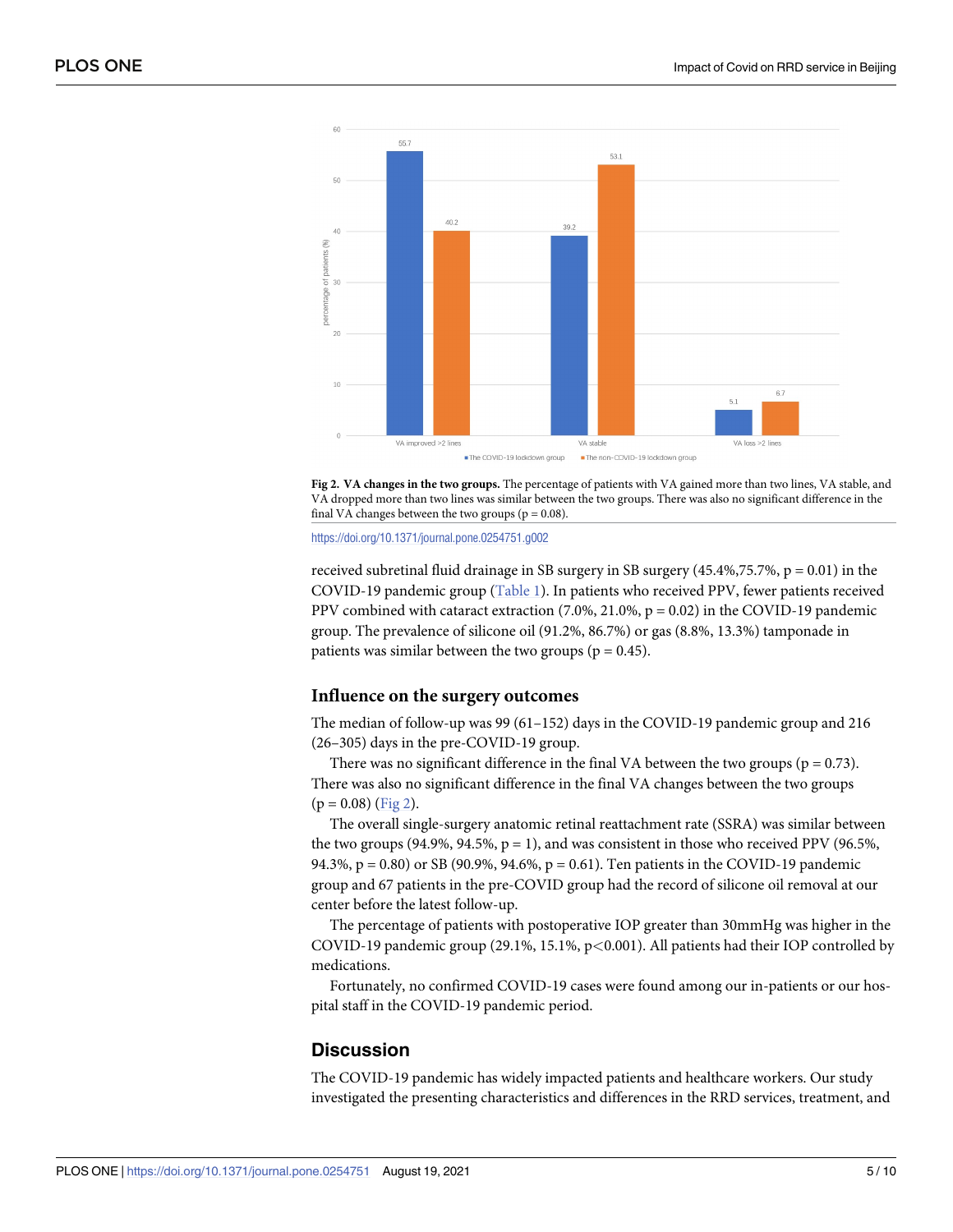<span id="page-5-0"></span>surgical outcomes for RRD patients during the COVID-19 pandemic and pre-COVID-19 period. We found a significant reduction of RRD patients during the COVID-19 pandemic. We also found signs of delayed presentation, increased RRD complex in patients, and changes in treatment patterns, but comparable outcomes.

The COVID-19 period took place during Beijing's top-level emergency COVID-19 response after the spring festival holiday. We chose a pre-COVID-19 period of the same length after the national holiday to exclude the seven-day long holiday effect on the RRD service and its impact on the patients.

#### **The impact on the patients**

Patients with RRD are considered emergency cases and are reported to receive surgery 1–7 days after the onset of symptoms [[5](#page-7-0), [12](#page-8-0)–[14](#page-8-0)]. During Beijing's top-level COVID-19 emergency response, the 14-day quarantine period led to prolonged presurgical waiting times in the COVID-19 pandemic group (28days vs. four days). We investigated the differences between the two groups considering several RRD characteristics related to RRD's severity. We found a high, equivalent prevalence of PVR in both periods, a higher percentage of CD, and worse presurgical VA in the COVID-19 pandemic.

Prolonged presurgical waiting times are reported to be related to the occurrence of severe PVR [\[15,](#page-8-0) [16\]](#page-8-0). Contrary to the increased PVR prevalence in RRD patients presented during the COVID-19 pandemic lockdown in England and the US [\[8,](#page-7-0) [9](#page-7-0)], we did not find a difference in PVR severity between the COVID-19 pandemic group and the pre-COVID-19 group. The prevalence of PVR in both groups of patients was much higher than previously reported [\[17–](#page-8-0) [19\]](#page-8-0). In the pre-COVID-19 period, we, as a tertiary center, received more complicated cases (many of which were referred to our center from other provinces for consultations) with a high prevalence of severe PVR. Due to Beijing's lockdown during the COVID-19 pandemic, more local patients (data was not shown) were referred to our center, which was the only center providing RRD surgery service. Delays in the presentation may have caused the comparable severity of PVR during the COVID-19 pandemic.

The high prevalence of 4-quadrant RD has contributed to the higher CD prevalence in both groups compared to the level in previous reports, going from 8.6 [\[20\]](#page-8-0) to 18.79% [\[21\]](#page-8-0). This is because the retinal breaks located posterior to the equator may have been related to more severe PVD tractions and more liquation of the vitreous body [[14](#page-8-0)], which may have accelerated the RD progression [\[22,](#page-8-0) [23\]](#page-8-0). The high percentage of patients with retinal breaks located posterior to the equator in the COVID-19 pandemic group may have contributed to the higher RRD-CD percentage (34.2%), which is higher than the percentage for the pre-COVID-19 group (19.6%). The reason for the higher percentage of patients with retinal breaks located posterior to the equator is unknown. Since RRD-CD is related to PVR progression and surgery failure [\[20,](#page-8-0) [24\]](#page-8-0), the high percentage of RRD-CD patients makes the RRD cases during the COVID-19 pandemic complicated.

Our findings suggest that the prolonged presurgical waiting times caused by the quarantine period may have aggravated RRD.

#### **Impact on the medical service**

In the early period of the COVID-19 pandemic, there was a shortage of medical protection materials; only one operating room and one group of surgeons were available to carry out RRD surgeries daily. We found a reduction in general anesthesia (48.1%, 83.2%), shortened median length of hospital stay (three hours vs. 35 hours).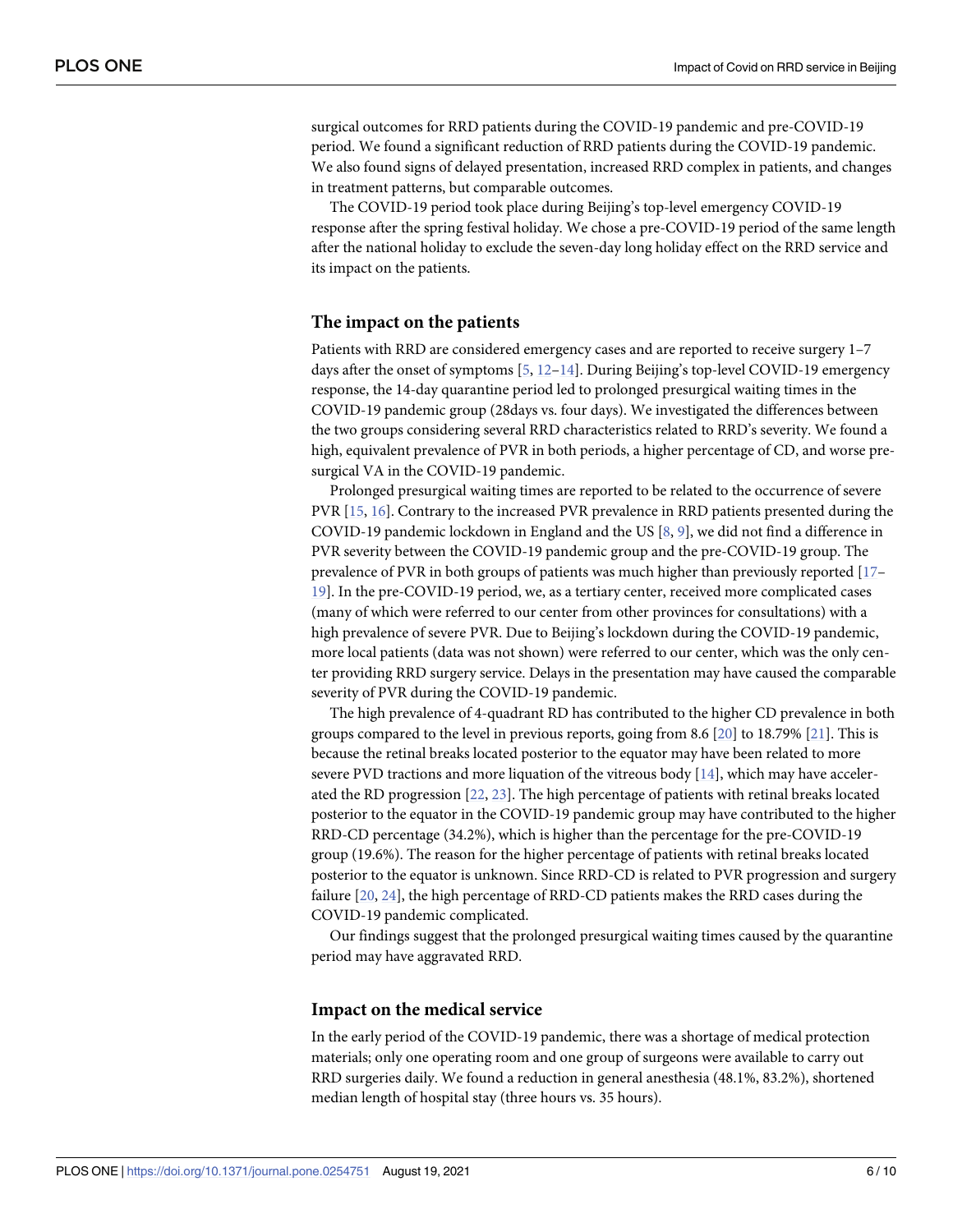#### <span id="page-6-0"></span>**Impact on surgery**

PPV and SB are standard procedures for treating RRD. Either could be optimal in some instances [\[12\]](#page-8-0). We reported a similar VA (46.8% vs. 40.2% gained more than two lines) and retinal attachment rate (94.9% vs. 94.5%) outcome compared to previously reported [\[12\]](#page-8-0).

The overall percentage of SB has dropped from 41.4% in the pre-COVID-19 period to 27.8% in the COVID-19 pandemic period. In patients who received SB, the percentage of subretinal drainage has also dropped from 75.5% in the pre-COVID-19 period to 45.4% in the COVID-19 pandemic period.

It has been reported that PPV would be a better choice in the case of RRD patients with a pseudophakic eye [\[25\]](#page-8-0), severe PVR [[17](#page-8-0)], and CD [[26](#page-8-0)]. The high prevalence of these characteristics in the COVID-19 pandemic group may contribute to the higher prevalence of PPV. Moreover, patients who received SB might need intensive follow-up or second procedures due to postoperative unabsorbing subretinal fluid [\[27\]](#page-8-0). It was challenging to arrange intensive follow-ups or short-term second procedures in the COVID-19 pandemic due to reduced outpatients and operation service. It may have an impact on the surgeon's choice of PPV or SB.

Subretinal fluid drainage may cause subretinal hemorrhage, retinal perforation, vitreoretinal incarceration, eye hypotony, and choroidal detachment [\[28,](#page-8-0) [29\]](#page-8-0). Surgeons in the COVID-19 pandemic tended to give up subretinal fluid drainage during the SB procedure to avoid the complications associated with drainage.

Besides, in the pre-COVID-19 period, there was a group of PM patients with macular hole RD. PM with macular hole RD is common in the Chinese population [\[30\]](#page-9-0). Like previously reported, they had some unique characteristics: delayed presentation, slow progression, and worse functional and anatomic prognosis [\[31\]](#page-9-0), requiring second or combined surgery [\[28,](#page-8-0) [30\]](#page-9-0). Surgery on the PM patient with macular hole RD was suspended during the COVID-19 pandemic because most ophthalmologists and patients preferred follow-up until the visual symptoms were aggregated.

Our results suggested that surgeons in the COVID-19 pandemic were more conservative in their choice of surgical procedures and their patients' selection.

#### **Limitations**

Since Beijing Tongren Eye Center was the only center in Beijing carrying out RRD surgery services during the COVID-19 pandemic, patients who presented during the COVID-19 pandemic had no other hospital choice. In contrast, patients who presented in the pre-COVID-19 pandemic may have had several other hospitals in Beijing from which to choose. Thus, there was selection bias in the two different periods. The sample sizes were different between the two groups due to the reduction of RRD service in the COVID-19 pandemic. Due to the retrospective study design, the COVID-19 pandemic group's follow-up period was much shorter than that of the pre-COVID-19 group. There were more patients with silicone oil tamponade in the COVID-19 pandemic group compared to the pre-COVID-19 group when the retinal attachment rate was accessed. The COVID-19 pandemic group patients failed to show whether the retina could be well attached after silicone oil removal. This study was carried out in one tertiary center. We cannot comment on whether the differences found in our study are significant on a national population level. Since the Beijing Tongren eye center was the only center that provided RRD surgery service during the period of the COVID-19 pandemic in Beijing, this study can reflect the changes in RRD service in Beijing.

## **Conclusions**

In summary, here, we reported a cohort of RRD patients treated during the COVID-19 pandemic. The COVID-19 pandemic has an impact on both patients and ophthalmologists.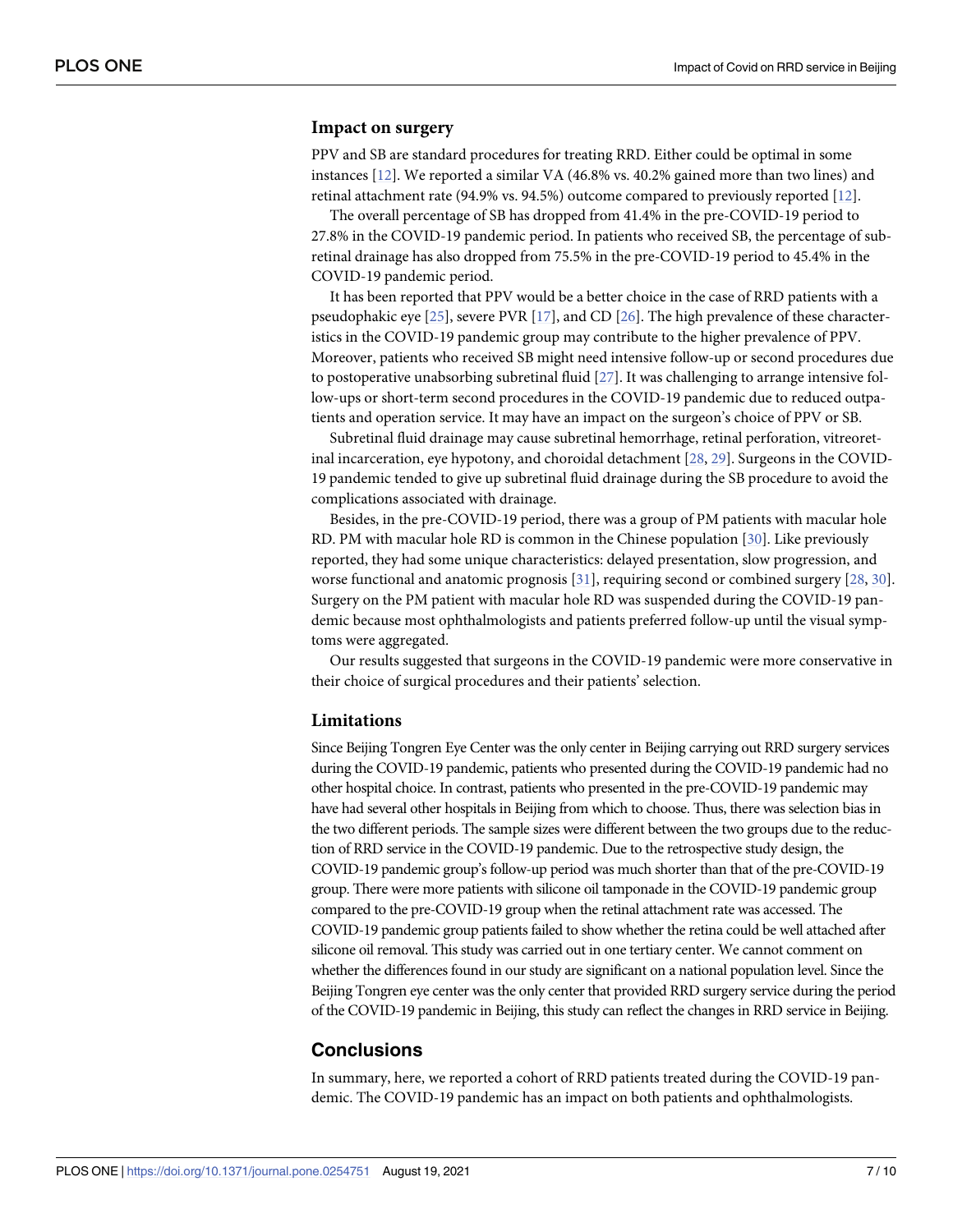<span id="page-7-0"></span>Compared to those in the pre-COVID-19 period, RRD patients in the COVID-19 pandemic became more challenging due to delayed presentations. Ophthalmologists have to balance the risk of COVID-19 infection during the hospital stay or follow-up and the benefits patients may gain from the surgeries and make more conservative choices of surgical procedures to ensure the surgery's short-time success.

#### **Acknowledgments**

We acknowledgement all the healthy-care workers' hard work in our center during the Covid-19 pandemic.

We also thank Dr. Ningpu Liu, the chief of retina department, who led us go through the hard time of Covid-19 outbreak in Beijing. His encourage, wisdom on decisions, hard work in the firstline lighted up the whole department to fight against RRD in the pandemic.

## **Author Contributions**

**Data curation:** Jipeng Li, Meng Zhao.

**Funding acquisition:** Meng Zhao.

**Investigation:** Jipeng Li, Meng Zhao.

**Methodology:** Meng Zhao.

**Project administration:** Haicheng She.

**Resources:** Haicheng She.

**Supervision:** Meng Zhao, Haicheng She, Aman Chandra.

**Writing – original draft:** Jipeng Li, Meng Zhao, Aman Chandra.

**Writing – review & editing:** Jipeng Li, Meng Zhao, Haicheng She, Aman Chandra.

#### **References**

- **[1](#page-1-0).** Ophthalmology AAo. Recommendations for urgent and nonurgent patient care. 2020.
- **[2](#page-1-0).** (ASRS) ASoRS. American Society of Retina Specialists (ASRS) Member Alert Regarding the COVID-19 Pandemic. 2020.
- **[3](#page-1-0).** Surgeons ACo. COVID-19: Guidance for Triage of Non-Emergent Surgical Procedures. 2020.
- **[4](#page-1-0).** Ivanisević M. The natural history of untreated rhegmatogenous retinal detachment. Ophthalmologica. 1997 211(2):90–2. <https://doi.org/10.1159/000310766> PMID: [9097312](http://www.ncbi.nlm.nih.gov/pubmed/9097312)
- **[5](#page-1-0).** Vail D, Al-Moujahed A, Callaway NF, Ji MH, Ludwig CA, Moshfeghi DM. Timing and Reoperation Rate of Rhegmatogenous Retinal Detachments Occurring During Major Ophthalmology Meetings. Ophthalmic Surg Lasers Imaging Retina. 2020 51(6):328–37. <https://doi.org/10.3928/23258160-20200603-03> PMID: [32579691](http://www.ncbi.nlm.nih.gov/pubmed/32579691)
- **[6](#page-1-0).** Patriti A, Baiocchi GL, Catena F, Marini P, Catarci M. Emergency general surgery in Italy during the COVID-19 outbreak: first survey from the real life. World J Emerg Surg. 2020 15(1):36. [https://doi.org/](https://doi.org/10.1186/s13017-020-00314-3) [10.1186/s13017-020-00314-3](https://doi.org/10.1186/s13017-020-00314-3) PMID: [32448333](http://www.ncbi.nlm.nih.gov/pubmed/32448333)
- **[7](#page-1-0).** Steward JE, Kitley WR, Schmidt CM, Sundaram CP. Urologic Surgery and COVID-19: How the Pandemic Is Changing the Way We Operate. J Endourol. 2020 34(5):541–9. [https://doi.org/10.1089/end.](https://doi.org/10.1089/end.2020.0342) [2020.0342](https://doi.org/10.1089/end.2020.0342) PMID: [32336150](http://www.ncbi.nlm.nih.gov/pubmed/32336150)
- **[8](#page-1-0).** Patel LG, Peck T, Starr MR, Ammar MJ, Khan MA, Yonekawa Y, et al. Clinical Presentation of Rhegmatogenous Retinal Detachment during the COVID-19 Pandemic: A Historical Cohort Study. Ophthalmology. 2020. <https://doi.org/10.1016/j.ophtha.2020.10.009> PMID: [33058938](http://www.ncbi.nlm.nih.gov/pubmed/33058938)
- **[9](#page-1-0).** Awad M, Poostchi A, Orr G, Kumudhan D, Zaman A, Wilde C. Delayed presentation and increased prevalence of proliferative vitreoretinopathy for primary rhegmatogenous retinal detachments presenting during the COVID-19 pandemic lockdown. Eye (Lond). 2020:1–2. [https://doi.org/10.1038/s41433-](https://doi.org/10.1038/s41433-020-1056-0) [020-1056-0](https://doi.org/10.1038/s41433-020-1056-0) PMID: [32601502](http://www.ncbi.nlm.nih.gov/pubmed/32601502)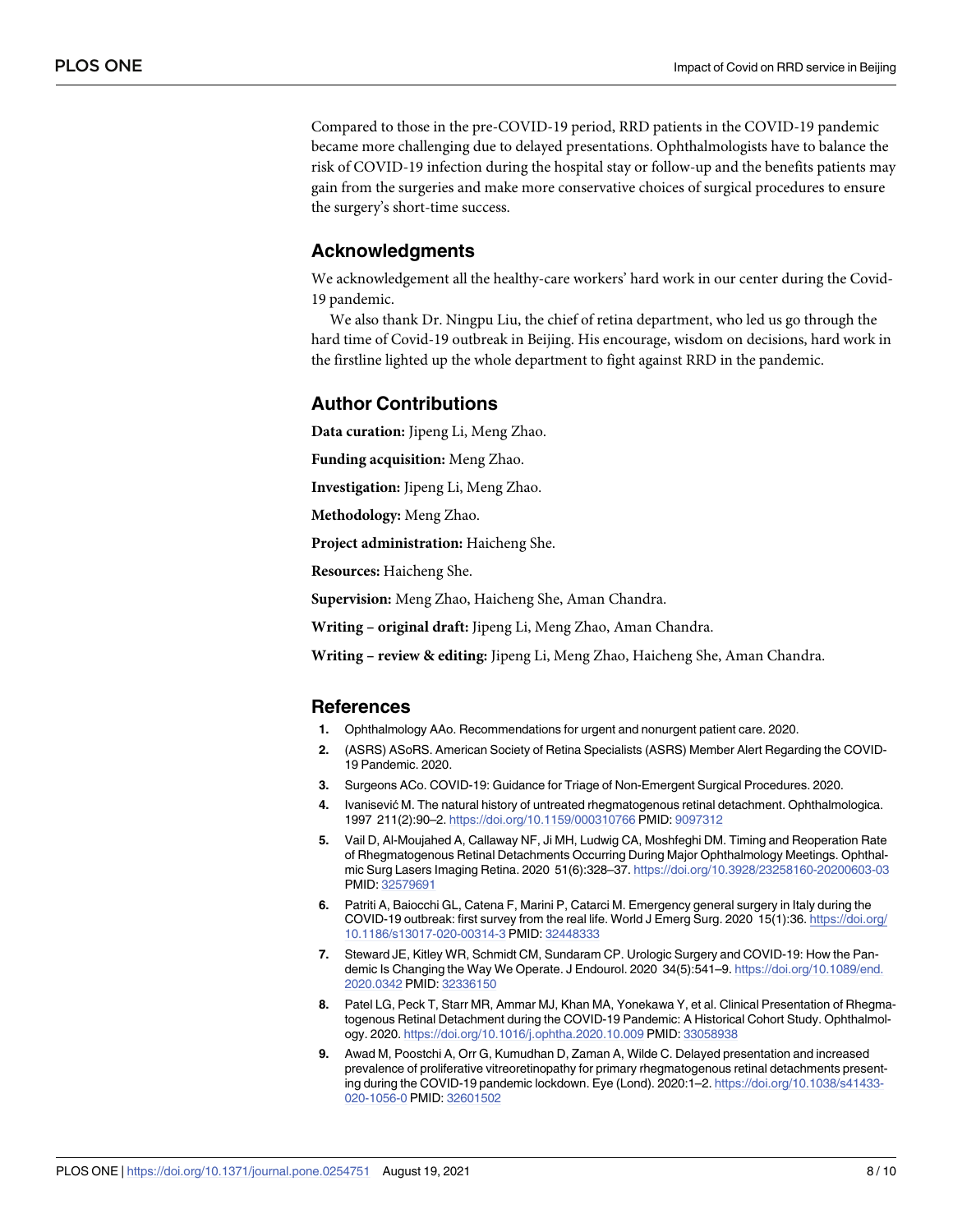- <span id="page-8-0"></span>**[10](#page-2-0).** Seelenfreund MH, Kraushar MF, Schepens CL, Freilich DB. Choroidal detachment associated with primary retinal detachment. Arch Ophthalmol. 1974 91(4):254–8. [https://doi.org/10.1001/archopht.1974.](https://doi.org/10.1001/archopht.1974.03900060264003) [03900060264003](https://doi.org/10.1001/archopht.1974.03900060264003) PMID: [4621149](http://www.ncbi.nlm.nih.gov/pubmed/4621149)
- **[11](#page-2-0).** Ohno-Matsui K. WHAT IS THE FUNDAMENTAL NATURE OF PATHOLOGIC MYOPIA? Retina. 2017 37(6):1043–8. <https://doi.org/10.1097/IAE.0000000000001348> PMID: [27755375](http://www.ncbi.nlm.nih.gov/pubmed/27755375)
- **[12](#page-5-0).** Znaor L, Medic A, Binder S, Vucinovic A, Marin Lovric J, Puljak L. Pars plana vitrectomy versus scleral buckling for repairing simple rhegmatogenous retinal detachments. Cochrane Database Syst Rev. 2019 3(3):Cd009562. <https://doi.org/10.1002/14651858.CD009562.pub2> PMID: [30848830](http://www.ncbi.nlm.nih.gov/pubmed/30848830)
- **13.** Potic J, Bergin C, Giacuzzo C, Daruich A, Konstantinidis L, Wolfensberger TJ. Primary rhegmatogenous retinal detachment: risk factors for macular involvement. Graefes Arch Clin Exp Ophthalmol. 2018 256(3):489–94. <https://doi.org/10.1007/s00417-017-3880-x> PMID: [29282564](http://www.ncbi.nlm.nih.gov/pubmed/29282564)
- **[14](#page-5-0).** Park SW, Lee JJ, Lee JE. Scleral buckling in the management of rhegmatogenous retinal detachment: patient selection and perspectives. Clinical ophthalmology (Auckland, NZ). 2018 12:1605–15. [https://](https://doi.org/10.2147/OPTH.S153717) [doi.org/10.2147/OPTH.S153717](https://doi.org/10.2147/OPTH.S153717) PMID: [30214145](http://www.ncbi.nlm.nih.gov/pubmed/30214145)
- **[15](#page-5-0).** Pastor JC. Proliferative vitreoretinopathy: an overview. Surv Ophthalmol. 1998 43(1):3–18. [https://doi.](https://doi.org/10.1016/s0039-6257%2898%2900023-x) [org/10.1016/s0039-6257\(98\)00023-x](https://doi.org/10.1016/s0039-6257%2898%2900023-x) PMID: [9716190](http://www.ncbi.nlm.nih.gov/pubmed/9716190)
- **[16](#page-5-0).** Tseng W, Cortez RT, Ramirez G, Stinnett S, Jaffe GJ. Prevalence and risk factors for proliferative vitreoretinopathy in eyes with rhegmatogenous retinal detachment but no previous vitreoretinal surgery. Am J Ophthalmol. 2004 137(6):1105–15. <https://doi.org/10.1016/j.ajo.2004.02.008> PMID: [15183797](http://www.ncbi.nlm.nih.gov/pubmed/15183797)
- **[17](#page-5-0).** Velez-Montoya R, Jacobo-Oceguera P, Flores-Preciado J, Dalma-Weiszhausz J, Guerrero-Naranjo J, Salcedo-Villanueva G, et al. Primary Repair of Moderate Severity Rhegmatogenous Retinal Detachment: A Critical Decision-Making Algorithm. Med Hypothesis Discov Innov Ophthalmol. 2016 5(1):18– 31. PMID: [28289689](http://www.ncbi.nlm.nih.gov/pubmed/28289689)
- **18.** Wickham L, Ho-Yen GO, Bunce C, Wong D, Charteris DG. Surgical failure following primary retinal detachment surgery by vitrectomy: risk factors and functional outcomes. Br J Ophthalmol. 2011 95 (9):1234–8. <https://doi.org/10.1136/bjo.2010.190306> PMID: [21156702](http://www.ncbi.nlm.nih.gov/pubmed/21156702)
- **[19](#page-5-0).** Williamson TH, Lee EJ, Shunmugam M. Characteristics of rhegmatogenous retinal detachment and their relationship to success rates of surgery. Retina. 2014 34(7):1421-7. [https://doi.org/10.1097/IAE.](https://doi.org/10.1097/IAE.0000000000000094) [0000000000000094](https://doi.org/10.1097/IAE.0000000000000094) PMID: [24480842](http://www.ncbi.nlm.nih.gov/pubmed/24480842)
- **[20](#page-5-0).** Yu Y, An M, Mo B, Yang Z, Liu W. Risk factors for choroidal detachment following rhegmatogenous retinal detachment in a chinese population. BMC Ophthalmol. 2016 16:140. [https://doi.org/10.1186/](https://doi.org/10.1186/s12886-016-0319-9) [s12886-016-0319-9](https://doi.org/10.1186/s12886-016-0319-9) PMID: [27507568](http://www.ncbi.nlm.nih.gov/pubmed/27507568)
- **[21](#page-5-0).** Li Z, Li Y, Huang X, Cai XY, Chen X, Li S, et al. Quantitative analysis of rhegmatogenous retinal detachment associated with choroidal detachment in Chinese using UBM. Retina. 2012 32(10):2020–5. <https://doi.org/10.1097/IAE.0b013e3182561f7c> PMID: [22617830](http://www.ncbi.nlm.nih.gov/pubmed/22617830)
- **[22](#page-5-0).** Yoshida I, Shiba T, Hori Y, Maeno T. Relationships between retinal break locations and the shapes of the detachments. Clin Ophthalmol. 2018 12:2213–22. <https://doi.org/10.2147/OPTH.S177594> PMID: [30464382](http://www.ncbi.nlm.nih.gov/pubmed/30464382)
- **[23](#page-5-0).** Callizo J, Pfeiffer S, Lahme E, van Oterendorp C, Khattab M, Bemme S, et al. Risk of progression in macula-on rhegmatogenous retinal detachment. Graefes Arch Clin Exp Ophthalmol. 2017 255 (8):1559–64. <https://doi.org/10.1007/s00417-017-3696-8> PMID: [28551879](http://www.ncbi.nlm.nih.gov/pubmed/28551879)
- **[24](#page-5-0).** Adelman RA, Parnes AJ, Michalewska Z, Ducournau D. Clinical variables associated with failure of retinal detachment repair: the European vitreo-retinal society retinal detachment study report number 4. Ophthalmology. 2014 121(9):1715–9. <https://doi.org/10.1016/j.ophtha.2014.03.012> PMID: [24766870](http://www.ncbi.nlm.nih.gov/pubmed/24766870)
- **[25](#page-6-0).** Haugstad M, Moosmayer S, Bragadόttir R. Primary rhegmatogenous retinal detachment—surgical methods and anatomical outcome. Acta Ophthalmol. 2017 95(3):247–51. [https://doi.org/10.1111/aos.](https://doi.org/10.1111/aos.13295) [13295](https://doi.org/10.1111/aos.13295) PMID: [27860442](http://www.ncbi.nlm.nih.gov/pubmed/27860442)
- **[26](#page-6-0).** Yu Y, Yue Y, Tong N, Zheng P, Liu W, An M. Anatomic Outcomes and Prognostic Factors of Vitrectomy in Patients with Primary Rhegmatogenous Retinal Detachment Associated with Choroidal Detachment. Curr Eye Res. 2019 44(3):329–33. <https://doi.org/10.1080/02713683.2018.1540705> PMID: [30362843](http://www.ncbi.nlm.nih.gov/pubmed/30362843)
- **[27](#page-6-0).** Kreissig I. A 50-year review of minimal extraocular surgery for retinal detachment: five hurdles had to be overcome for its acceptance. Eye (Lond). 2020 34(2):285–9. [https://doi.org/10.1038/s41433-019-](https://doi.org/10.1038/s41433-019-0683-9) [0683-9](https://doi.org/10.1038/s41433-019-0683-9) PMID: [31740803](http://www.ncbi.nlm.nih.gov/pubmed/31740803)
- **[28](#page-6-0).** Malagola R, Pannarale L, Tortorella P, Arrico L. Drainage of subretinal fluid during scleral buckling surgery for rhegmatogenous retinal detachment. G Chir. 2015 36(3):106–11. PMID: [26188754](http://www.ncbi.nlm.nih.gov/pubmed/26188754)
- **[29](#page-6-0).** Ortisi E, Avitabile T, Bonfiglio V. Surgical management of retinal detachment because of macular hole in highly myopic eyes. Retina. 2012 32(9):1704–18. <https://doi.org/10.1097/IAE.0b013e31826b671c> PMID: [23007668](http://www.ncbi.nlm.nih.gov/pubmed/23007668)